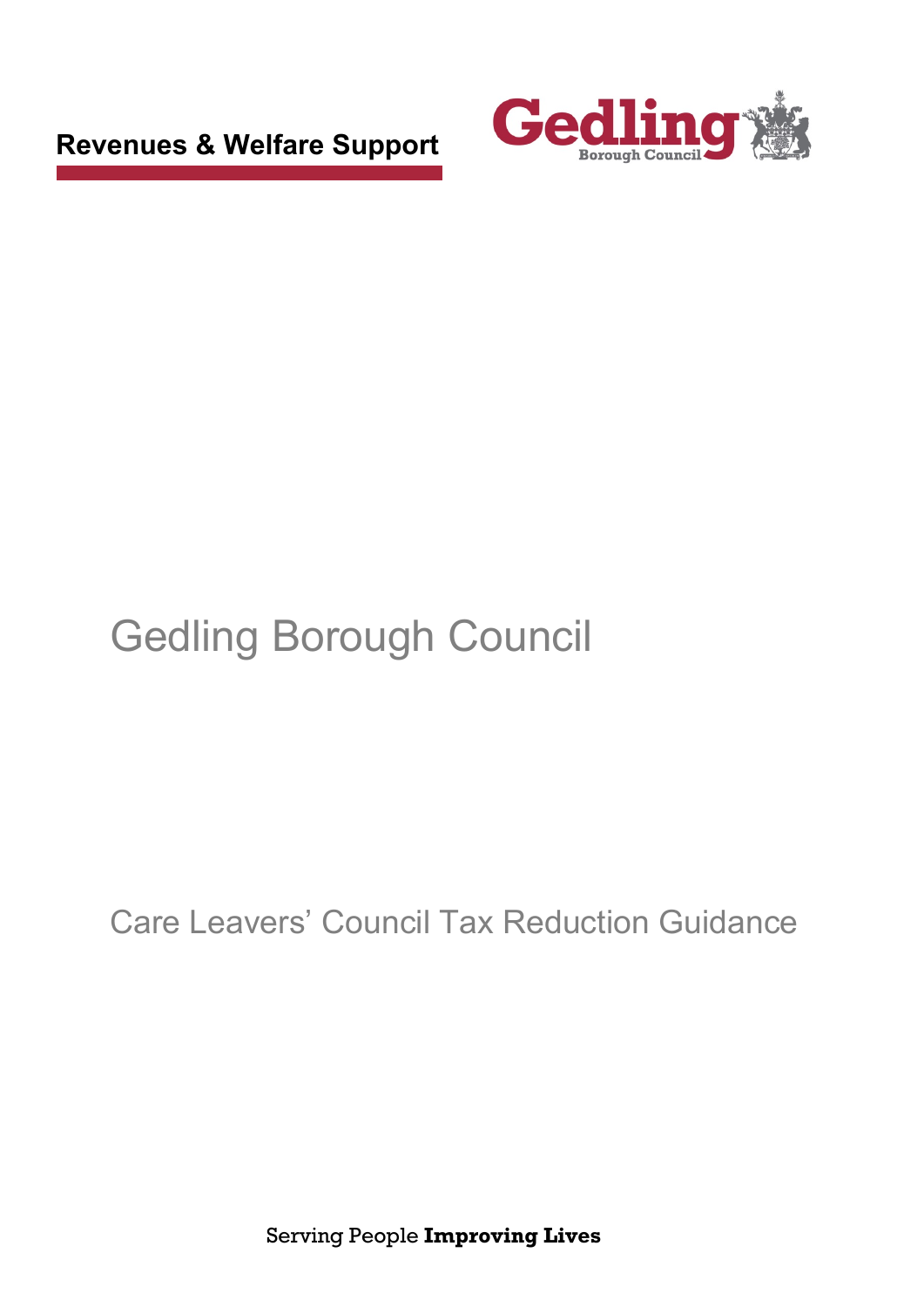## **1. Introduction**

Gedling Borough has the discretion to reduce the council tax of any such persons as it sees fit. This discretion is allowed by section 13A(1)(c) of the Local Government Finance Act 1992.

The Council has determined that it will provide a reduction in council tax to those persons liable to pay council tax within the Borough who are defined as care leavers.

Providing this support will help care leavers manage the social and financial transition from local authority care to independent living.

#### **2. Delegation**

The authority to determine applications for council tax reduction for care leavers is delegated to the Director responsible for Revenues & Welfare Support services.

Each request for relief will be considered on its own merits.

#### **3. Who is eligible for council tax reduction?**

For the purposes of this guidance, a care leaver is defined as a person aged between 16 and 25, who is currently resident in the Borough with a council tax liability and:

- i. has been in the care of a local authority (looked after) for a period, or cumulative periods equalling at least 13 weeks since the age of 14 and which ended on or after their 16<sup>th</sup> birthday, or;
- ii. is aged between 16 and 21 and with respect to whom a guardianship order is in force (or was in force on their  $18<sup>th</sup>$  birthday) and was looked after immediately before the making of that order, or;
- iii. at any time after their 16<sup>th</sup> birthday but before their 18<sup>th</sup> birthday, was, but no longer is, looked after, accommodated or fostered.

This definition incorporates the statutory definitions of "former relevant child" and "qualifying care leaver" as defined in the Children Act 1989.

#### **4. How will council tax reduction be applied?**

The council tax reduction will take effect from 1<sup>st</sup> April 2018. Care leavers who become responsible for council tax after this date will be granted a reduction from the date their council tax liability begins.

Care leavers who are liable for council tax on 1<sup>st</sup> April 2018 will be granted a reduction from 1<sup>st</sup> April 2018.